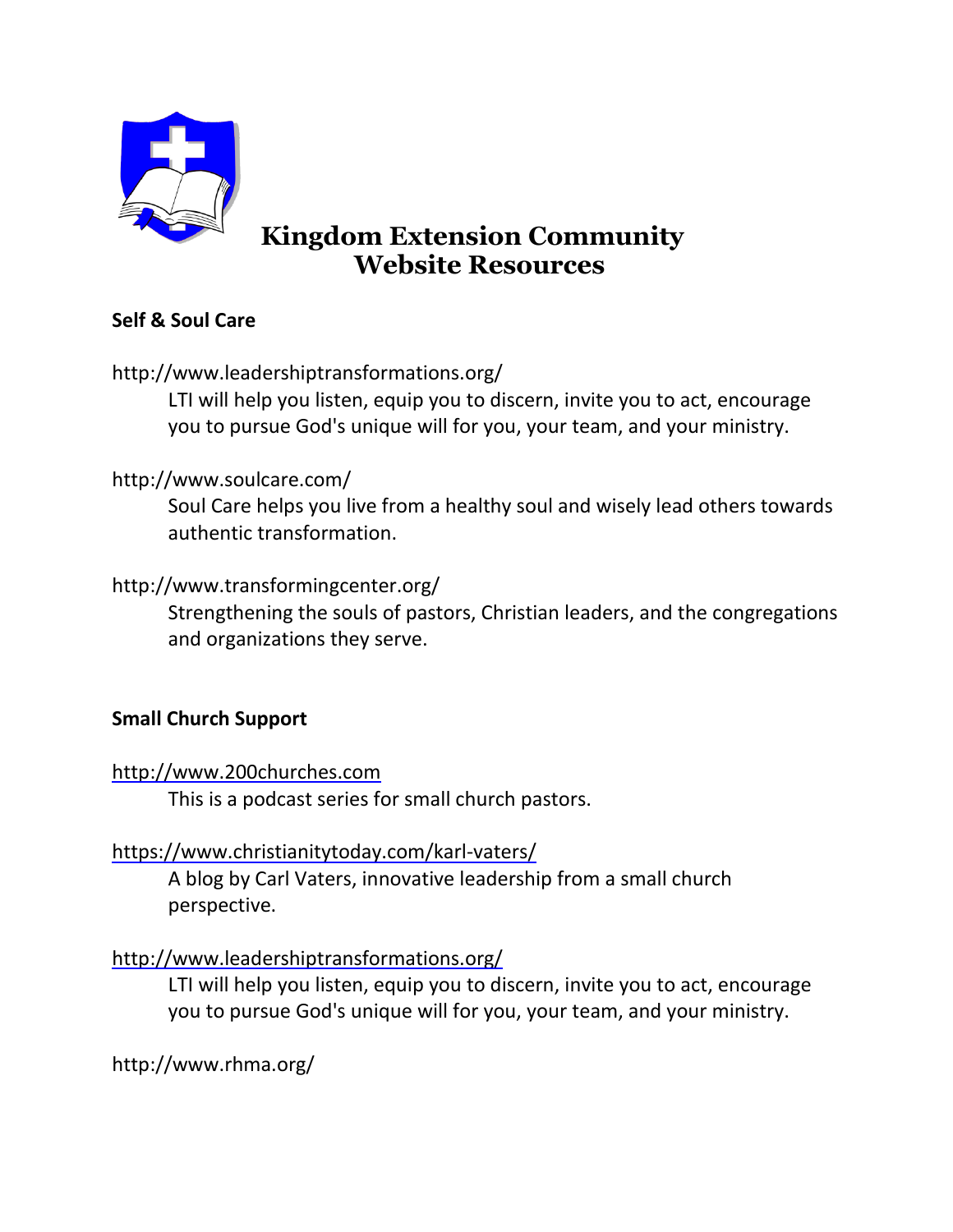Rural Home Missionary Association serves small town pastors and churches. They also run annual multi-day seminars with appropriate speakers and resources.

#### http://newsmallchurch.com/

This resource is designed for the pastor of the smaller church. I especially loved a recent article title which says it all, "Being A Small Church Pastor Isn't A Penalty, It's A Specialty."

#### <http://www.smallchurchleaders.org/>

The Small Church Leadership Network is *a ministry designed to encourage pastors and leaders of* [small](http://example.com/) *churches and assist in helping them become more effective in their ministry.*

#### http://www.smallchurchpastor.com/home

Dave Jacobs, with 30 years of pastoral experience in smaller churches, specializes in small churches and their pastors. He provides resourcing and coaching.

#### [http://studyingcongregations.org](http://studyingcongregations.org/)

This site provides tools for understanding your church's identity. By examining the congregation's social environment, culture, resources, and patterns, you can customize a vision and plan that fits your "calling" and assignment from God.

#### **Websites**

The following websites include books, articles, newsletters, training opportunities, resource tools, web and podcasts, coaches and coaching, blogs, and more.

#### <https://www.cmtcmultiply.org/>

The Church Multiplication Training Center exists to multiply reproducing churches through equipping and empowering planters, pastors, spouses and leaders of sponsoring agencies.

#### <https://www.crmleaders.org/>